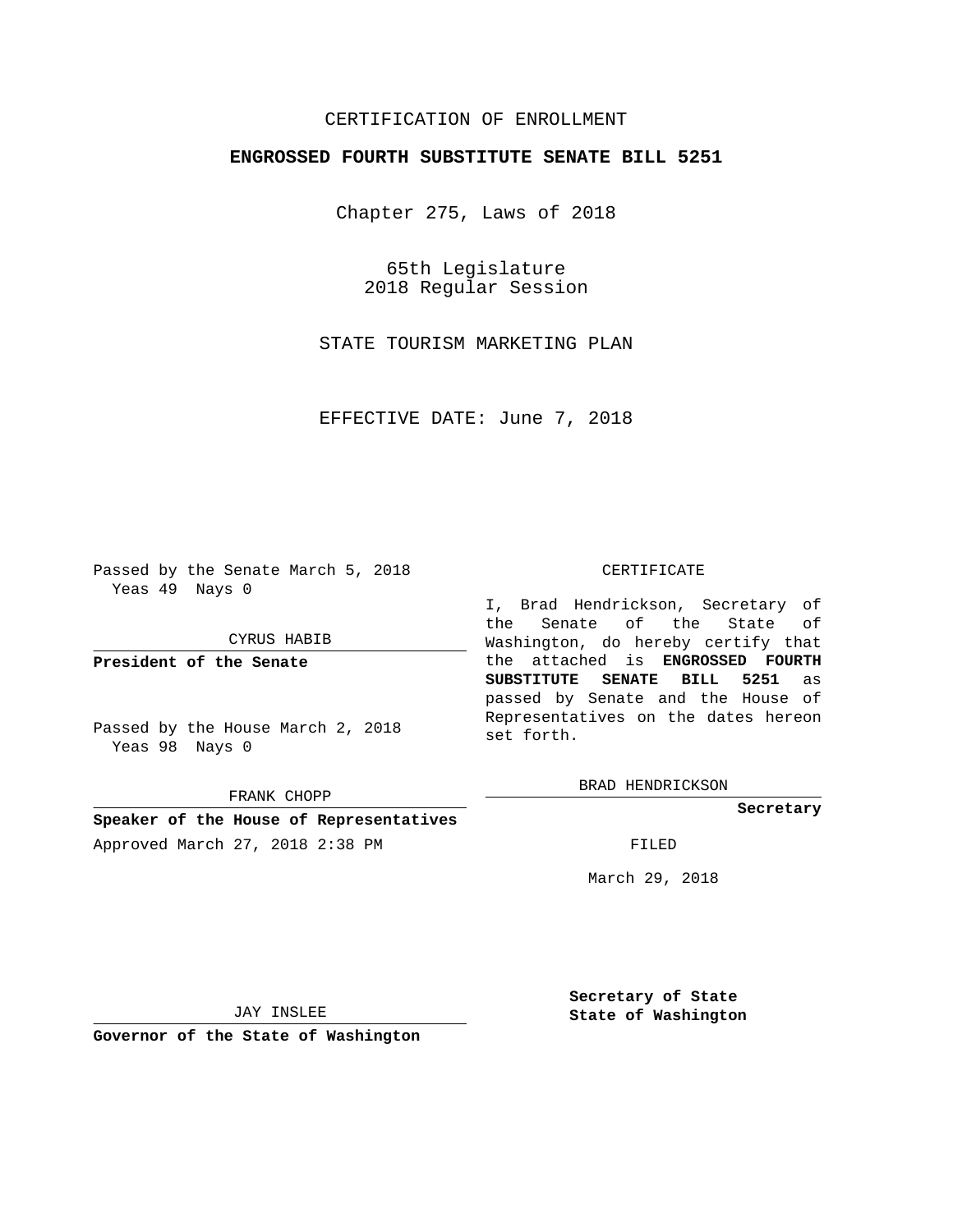## **ENGROSSED FOURTH SUBSTITUTE SENATE BILL 5251**

AS AMENDED BY THE HOUSE

Passed Legislature - 2018 Regular Session

# **State of Washington 65th Legislature 2018 Regular Session**

**By** Senate Ways & Means (originally sponsored by Senators Takko, Warnick, Rolfes, McCoy, Zeiger, and Chase)

READ FIRST TIME 02/06/18.

 AN ACT Relating to tourism marketing; reenacting and amending RCW 43.84.092; adding a new section to chapter 82.08 RCW; adding a new chapter to Title 43 RCW; and creating a new section.

BE IT ENACTED BY THE LEGISLATURE OF THE STATE OF WASHINGTON:

 NEW SECTION. **Sec. 1.** FINDINGS AND PURPOSE. (1) The legislature finds that the tourism industry is the fourth largest economic sector in the state of Washington and provides general economic benefit to the state. Since 2011 there have been minimal general funds committed to statewide tourism marketing and Washington is the only state without a state-funded tourism marketing program. Before 2011, the amount of funds appropriated to statewide tourism marketing was not significant and, in fact, Washington ranked forty-eighth in state tourism funding. Washington has significant attractions and activities for tourists, including many natural outdoor assets that draw visitors to mountains, waterways, parks, and open spaces. There should be a program to publicize these assets and activities to potential out-of-state visitors that is implemented in an expeditious manner by tourism professionals in the private sector.

 (2) The purpose of this act is to establish the framework and funding for a statewide tourism marketing program. The program needs to have a structure that includes significant, stable, long-term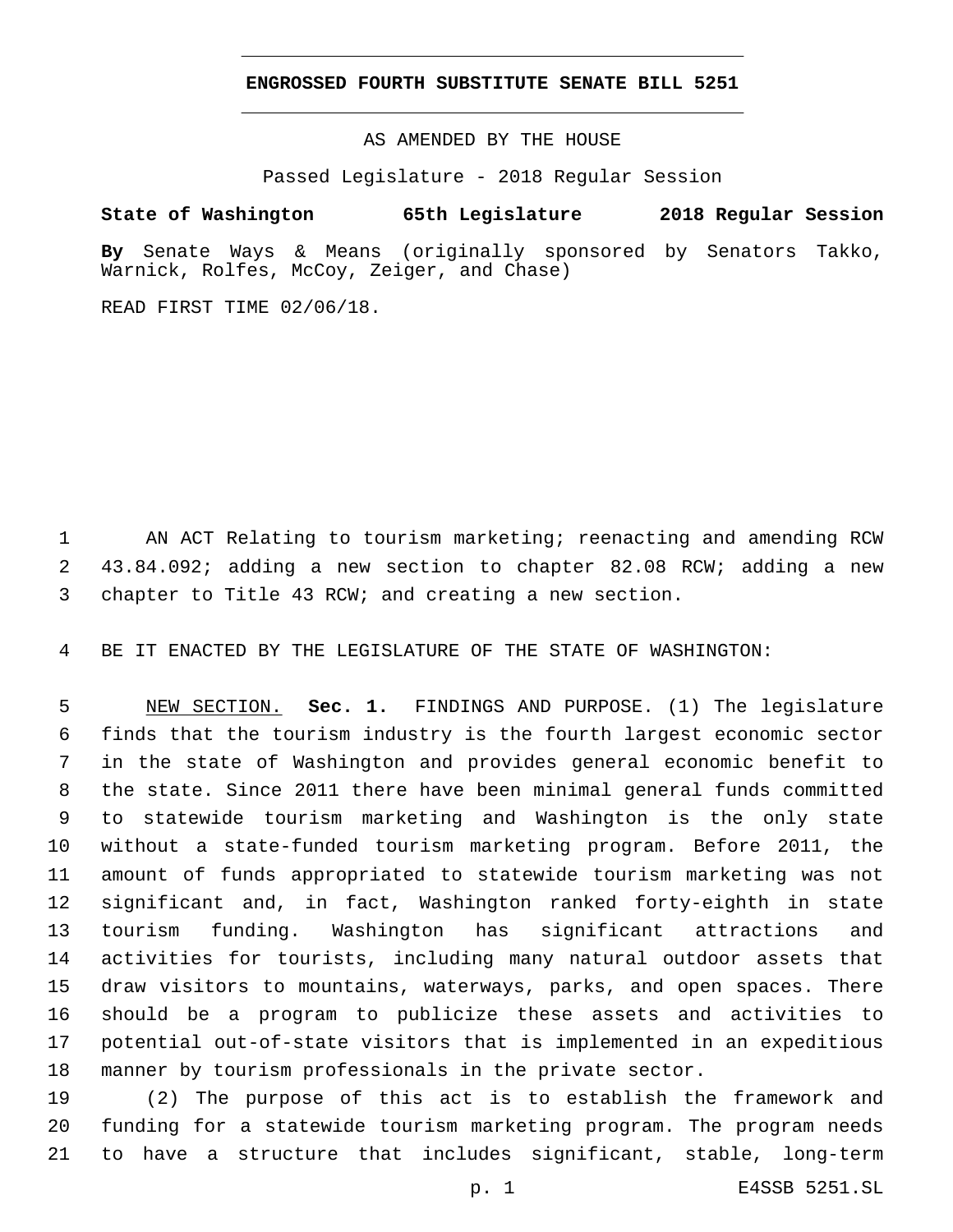funding, and it should be implemented and managed by the tourism industry. The source of funds should be from major sectors of the tourism industry with government assistance in collecting these funds and providing accountability for their expenditure. The dedicated sales tax authorized for contributions made in this chapter will bring direct benefits to those making contributions by bringing more tourists into the state who will patronize the participating businesses and create economic benefit for the state.

 NEW SECTION. **Sec. 2.** DEFINITIONS. The definitions in this section apply throughout this chapter unless the context clearly requires otherwise.

 (1) "Authority" means the Washington tourism marketing authority 13 created in section 3 of this act.

 (2) "Board" means the Washington tourism marketing authority 15 board of directors.

(3) "Department" means the department of commerce.

(4) "Director" means the director of the department of commerce.

 (5) "Statewide tourism marketing account" means the account 19 created pursuant to section 5 of this act.

 NEW SECTION. **Sec. 3.** WASHINGTON TOURISM MARKETING AUTHORITY— ESTABLISHED. (1) The Washington tourism marketing authority is established as a public body constituting an instrumentality of the state of Washington.

 (2) The authority is responsible for contracting for statewide tourism marketing services that promote tourism on behalf of the citizens of the state, and for managing the authority's financial 27 resources.

 (3) The department provides administrative assistance to the authority and serves as the fiscal agent of the authority for moneys 30 appropriated for purposes of the authority.

 (4) The authority must create a private local account to receive nonstate funds and state funds, other than general fund state funds, contributed to the authority for purposes of this chapter.

 NEW SECTION. **Sec. 4.** BOARD OF DIRECTORS AND ADVISORY COMMITTEE. (1) The authority must be governed by a board of directors. The board of directors must consist of: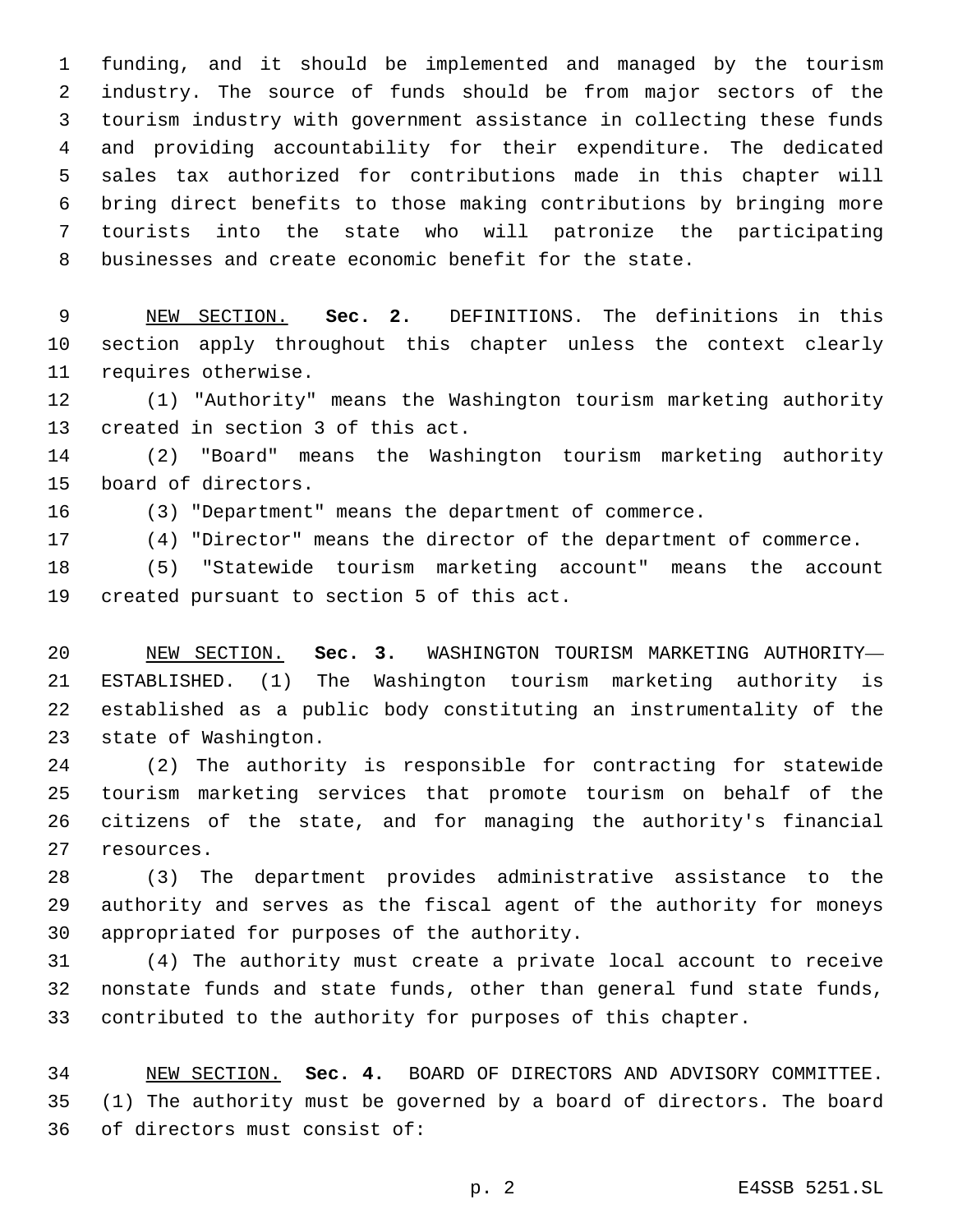(a) Two members and two alternates from the house of representatives, with one member and one alternate appointed from each of the two major caucuses of the house of representatives by the 4 speaker of the house of representatives;

 (b) Two members and two alternates from the senate, with one member and one alternate appointed from each of the two major caucuses of the senate by the president of the senate; and

 (c) Nine representatives with expertise in the tourism industry and related businesses including, but not limited to, hotel, restaurant, outdoor recreation, attractions, retail, and rental car 11 businesses appointed by the governor.

 (2) The initial membership of the authority must be appointed as 13 follows:

 (a) By May 1, 2018, the speaker of the house of representatives and the president of the senate must each submit to the governor a list of ten nominees who are not legislators or employees of the state or its political subdivisions, with no caucus submitting the 18 same nominee;

 (b) The nominations from the speaker of the house of representatives must include at least one representative from the restaurant industry; one representative from the rental car industry; 22 and one representative from the retail industry;

 (c) The nominations from the president of the senate must include 24 at least one representative from the hotel industry; one representative from the attractions industry; and one representative 26 from the outdoor recreation industry; and

 (d) The remaining member appointed by the governor must have a 28 demonstrated expertise in the tourism industry.

 (3) By July 1, 2018, the governor must appoint four members from each list submitted by the speaker of the house of representatives and the president of the senate under subsection (2)(a) through (c) of this section and one member under subsection (2)(d) of this section. Appointments by the governor must reflect diversity in geography, size of business, gender, and ethnicity. No county may have more than two appointments and no city may have more than one 36 appointment.

 (4) There must be a nonvoting advisory committee to the board. 38 The advisory committee must consist of: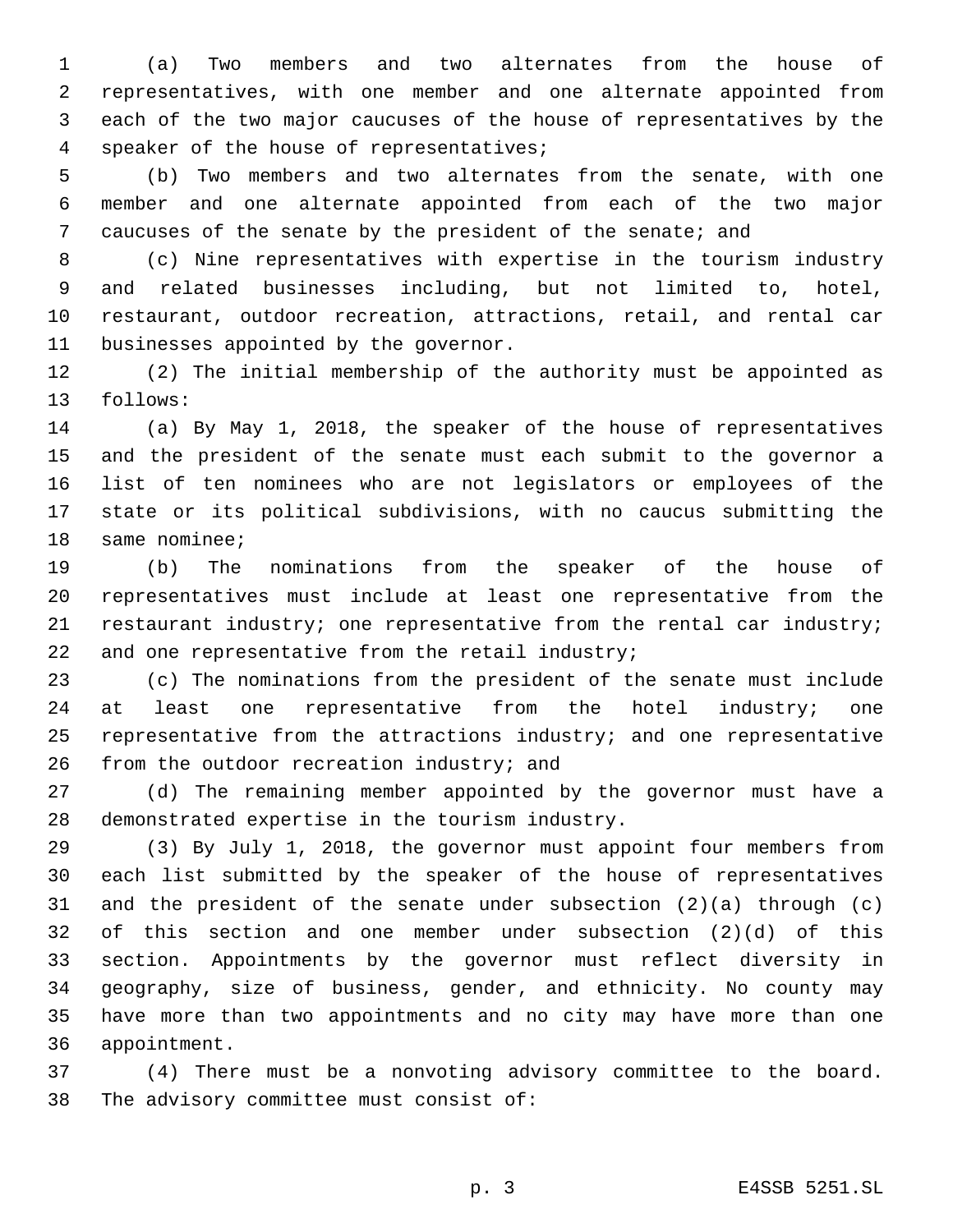(a) One ex officio representative from the department, state parks and recreation commission, department of transportation, and 3 other state agencies as the authority deems appropriate; and

 (b) One member from a federally recognized Indian tribe appointed 5 by the director of the department.

 (5) The initial appointments under subsections (1) and (2) of this section must be appointed by the governor to terms as follows: 8 Four members for two-year terms; four members for three-year terms; and five members for four-year terms, which must include the chair. After the initial appointments, all appointments must be for four 11 vears.

 (6) The board must select from its membership the chair of the board and such other officers as it deems appropriate. The chair of the board must be a member from the tourism industry or related 15 businesses.

(7) A majority of the board constitutes a quorum.

 (8) The board must create its own bylaws in accordance with the 18 laws of the state of Washington.

 (9) Any member of the board may be removed for misfeasance, malfeasance, or willful neglect of duty after notice and a public hearing, unless the notice and hearing are expressly waived in 22 writing by the affected member.

 (10) If a vacancy occurs on the board, a replacement must be 24 appointed for the unexpired term.

 (11) The members of the board serve without compensation but are entitled to reimbursement, solely from the funds of the authority, for expenses incurred in the discharge of their duties.

28 (12) The board must meet at least quarterly.

 (13) No board member of the authority may serve on the board of an organization that could be considered for a contract authorized 31 under section 6 of this act.

 NEW SECTION. **Sec. 5.** STATEWIDE TOURISM MARKETING ACCOUNT. The statewide tourism marketing account is created in the state treasury. All receipts from tax revenues under section 9 of this act must be deposited into the account. Moneys in the account may be spent only after appropriation. Expenditures from the account may be used only for expenditures of the department that are related to implementation of a statewide tourism marketing program and operation of the authority. A two-to-one nonstate or state fund, other than general

p. 4 E4SSB 5251.SL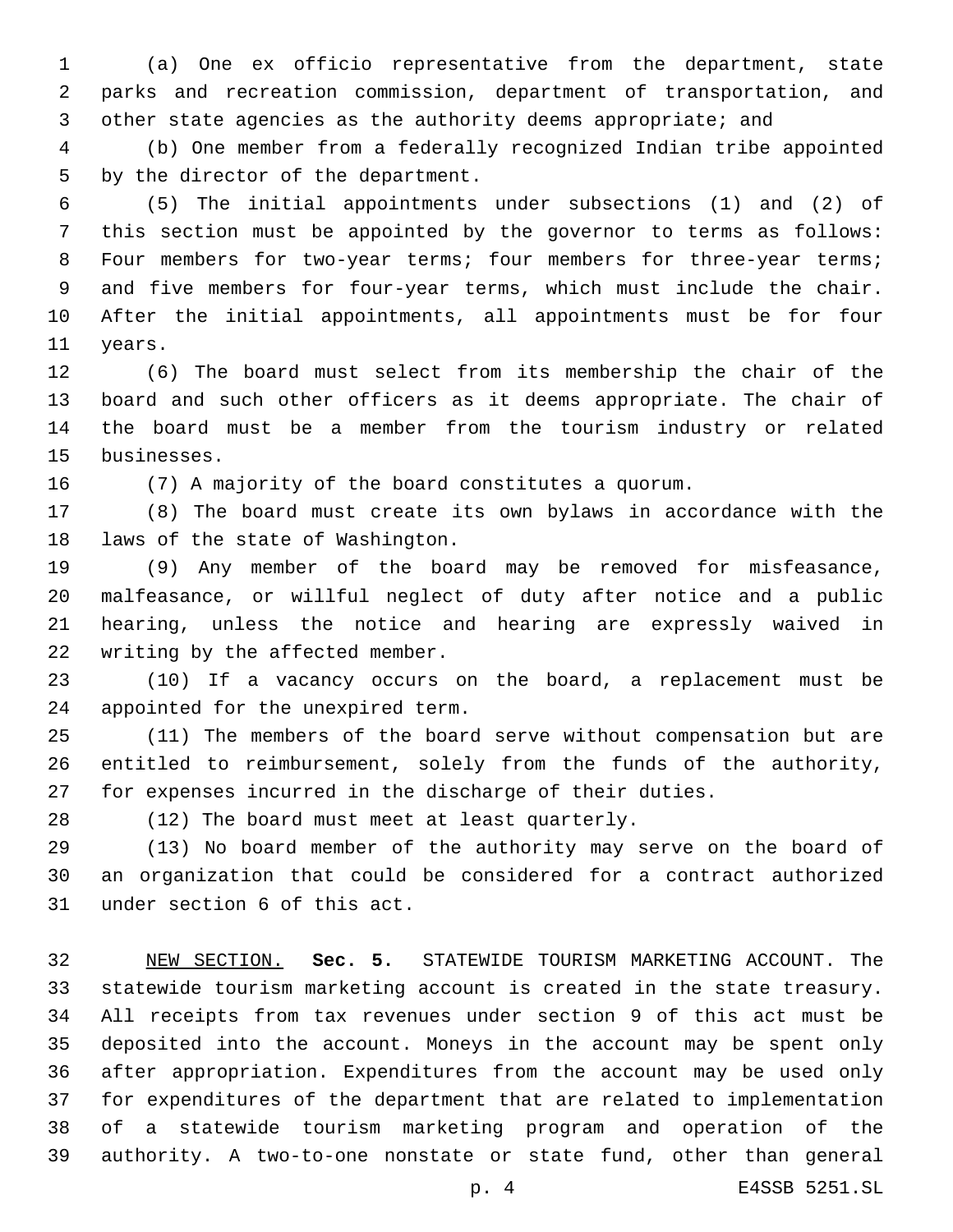fund state, match must be provided for all expenditures from the account. A match may consist of nonstate or state fund, other than general fund state, cash contributions deposited in the private local account created under section 3(4) of this act, the value of an advertising equivalency contribution, or an in-kind contribution. The board must determine criteria for what qualifies as an in-kind contribution.7

 NEW SECTION. **Sec. 6.** USE OF FUNDS. (1) From amounts appropriated to the department for the authority and from other moneys available to it, the authority may incur expenditures for any purpose specifically authorized by this chapter including:

 (a) Entering into a contract for a multiple-year statewide tourism marketing plan with a statewide nonprofit organization existing on the effective date of this section whose sole purpose is marketing Washington to tourists. The marketing plan must include, but is not limited to, focuses on rural tourism-dependent counties, natural wonders and outdoor recreation opportunities of the state, attraction of international tourists, identification of local offerings for tourists, and assistance for tourism areas adversely impacted by natural disasters. In the event that no such organization exists on the effective date of this section or the initial contractor ceases to exist, the authority may determine criteria for a contractor to carry out a statewide marketing program;

 (b) Contracting for the evaluation of the impact of the statewide 25 tourism marketing program; and

 (c) Paying for administrative expenses of the authority, which may not exceed two percent of the state portion of funds collected in 28 any fiscal year.

 (2) All nonstate moneys received by the authority under section 7 of this act or otherwise provided to the authority for purposes of matching funding must be deposited in the authority's private local account created under section 3(4) of this act and are held in trust 33 for uses authorized solely by this chapter.

 NEW SECTION. **Sec. 7.** GIFTS OR GRANTS TO THE WASHINGTON TOURISM MARKETING AUTHORITY. The board may receive gifts, grants, or endowments from public or private sources that are made from time to time, in trust or otherwise, for the use and benefit of the purposes of the authority and spend gift, grants, or endowments or income from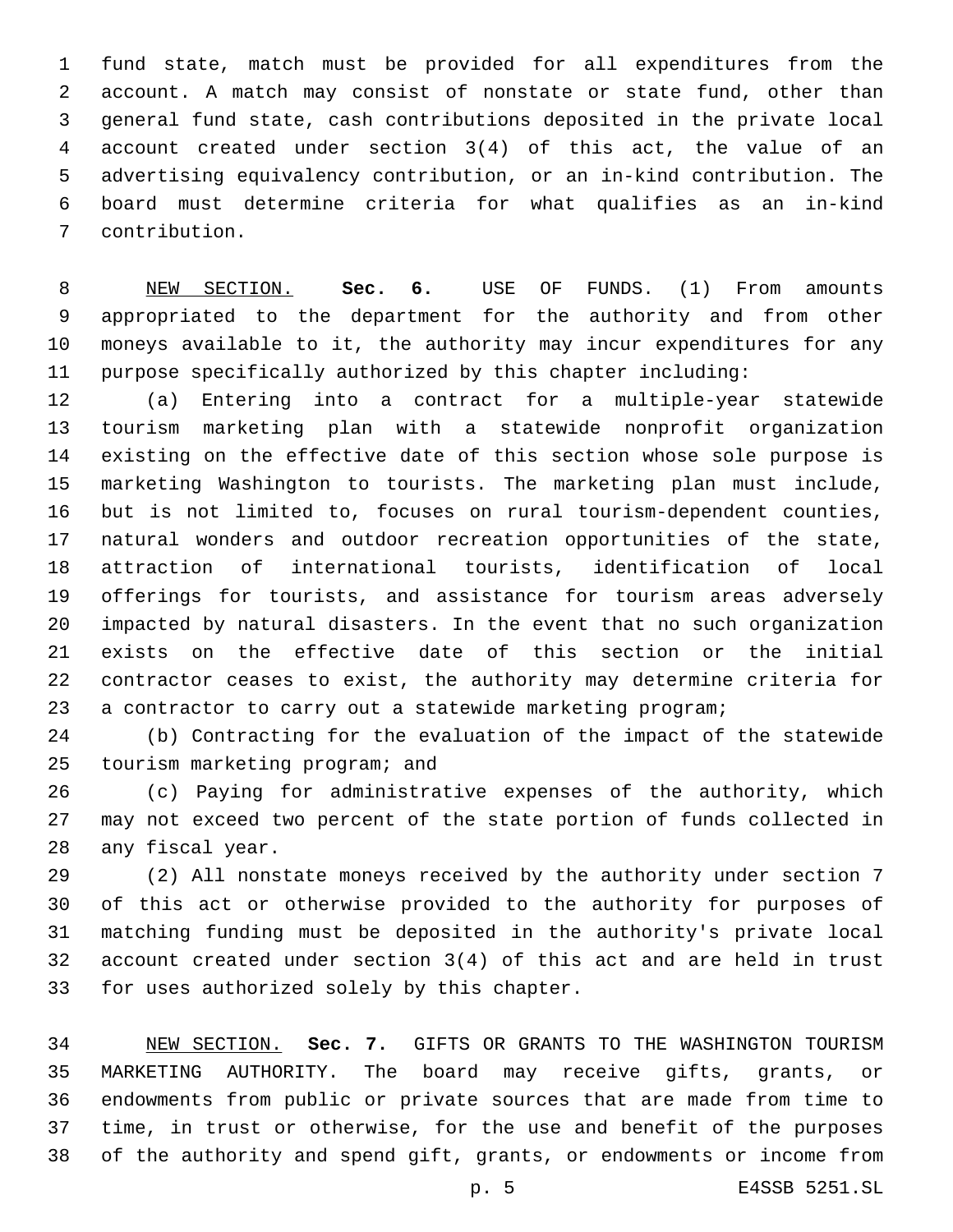public or private sources according to their terms, unless the receipt of gifts, grants, or endowments violates RCW 42.17A.560.

 NEW SECTION. **Sec. 8.** SHORT TITLE. This chapter may be known and cited as the statewide tourism marketing act.

 NEW SECTION. **Sec. 9.** A new section is added to chapter 82.08 6 RCW to read as follows:

 (1) Beginning July 1, 2018, 0.2 percent of taxes collected pursuant to RCW 82.08.020(1) on retail sales of lodging, car rentals, and restaurants must be deposited into the statewide tourism marketing account created in section 5 of this act. Except as provided otherwise for fiscal year 2019 in subsection (2) of this section, future revenue collections under this section may be up to three million dollars per biennium and must be deposited into the statewide tourism marketing account created in section 5 of this act. The deposit under this subsection to the statewide tourism marketing account may only occur if the legislature authorizes the deposit in 17 the biennial omnibus appropriations act.

 (2) For fiscal year 2019, up to a maximum of one million five hundred thousand dollars must be deposited in the statewide tourism marketing account created in section 5 of this act. The deposit under this subsection to the statewide tourism marketing account may only occur if the legislature authorizes the deposit in the biennial 23 omnibus appropriations act.

 **Sec. 10.** RCW 43.84.092 and 2017 3rd sp.s. c 25 s 50, 2017 3rd sp.s. c 12 s 12, and 2017 c 290 s 8 are each reenacted and amended to 26 read as follows:

 (1) All earnings of investments of surplus balances in the state treasury shall be deposited to the treasury income account, which account is hereby established in the state treasury.

 (2) The treasury income account shall be utilized to pay or receive funds associated with federal programs as required by the federal cash management improvement act of 1990. The treasury income account is subject in all respects to chapter 43.88 RCW, but no appropriation is required for refunds or allocations of interest earnings required by the cash management improvement act. Refunds of interest to the federal treasury required under the cash management improvement act fall under RCW 43.88.180 and shall not require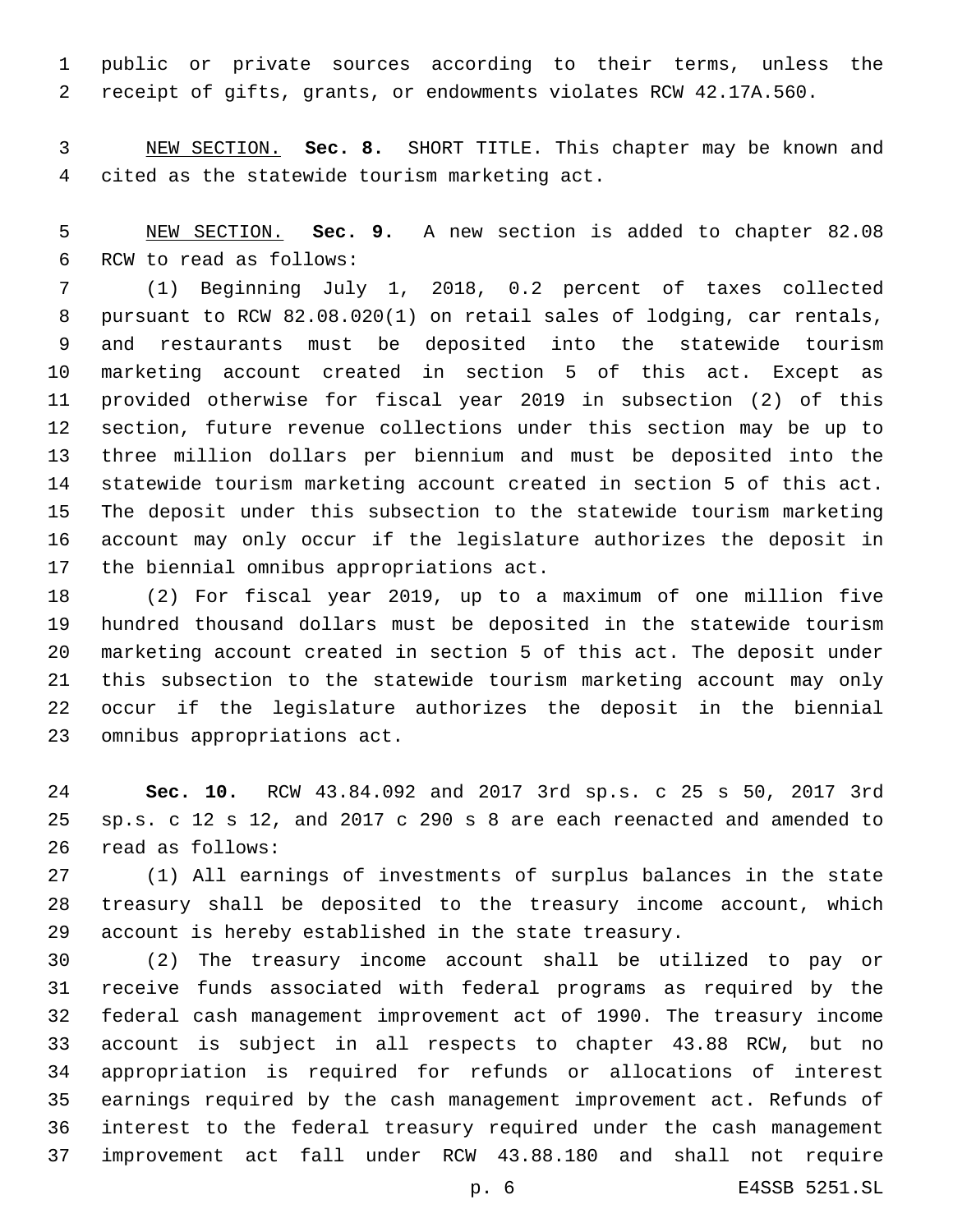appropriation. The office of financial management shall determine the amounts due to or from the federal government pursuant to the cash management improvement act. The office of financial management may direct transfers of funds between accounts as deemed necessary to implement the provisions of the cash management improvement act, and this subsection. Refunds or allocations shall occur prior to the distributions of earnings set forth in subsection (4) of this 8 section.

 (3) Except for the provisions of RCW 43.84.160, the treasury income account may be utilized for the payment of purchased banking services on behalf of treasury funds including, but not limited to, depository, safekeeping, and disbursement functions for the state treasury and affected state agencies. The treasury income account is subject in all respects to chapter 43.88 RCW, but no appropriation is required for payments to financial institutions. Payments shall occur prior to distribution of earnings set forth in subsection (4) of this 17 section.

 (4) Monthly, the state treasurer shall distribute the earnings credited to the treasury income account. The state treasurer shall credit the general fund with all the earnings credited to the 21 treasury income account except:

 (a) The following accounts and funds shall receive their proportionate share of earnings based upon each account's and fund's average daily balance for the period: The aeronautics account, the aircraft search and rescue account, the Alaskan Way viaduct replacement project account, the brownfield redevelopment trust fund account, the budget stabilization account, the capital vessel replacement account, the capitol building construction account, the Cedar River channel construction and operation account, the Central Washington University capital projects account, the charitable, educational, penal and reformatory institutions account, the Chehalis basin account, the cleanup settlement account, the Columbia river basin water supply development account, the Columbia river basin taxable bond water supply development account, the Columbia river basin water supply revenue recovery account, the common school construction fund, the community forest trust account, the connecting Washington account, the county arterial preservation account, the county criminal justice assistance account, the deferred compensation administrative account, the deferred compensation principal account, the department of licensing services account, the department of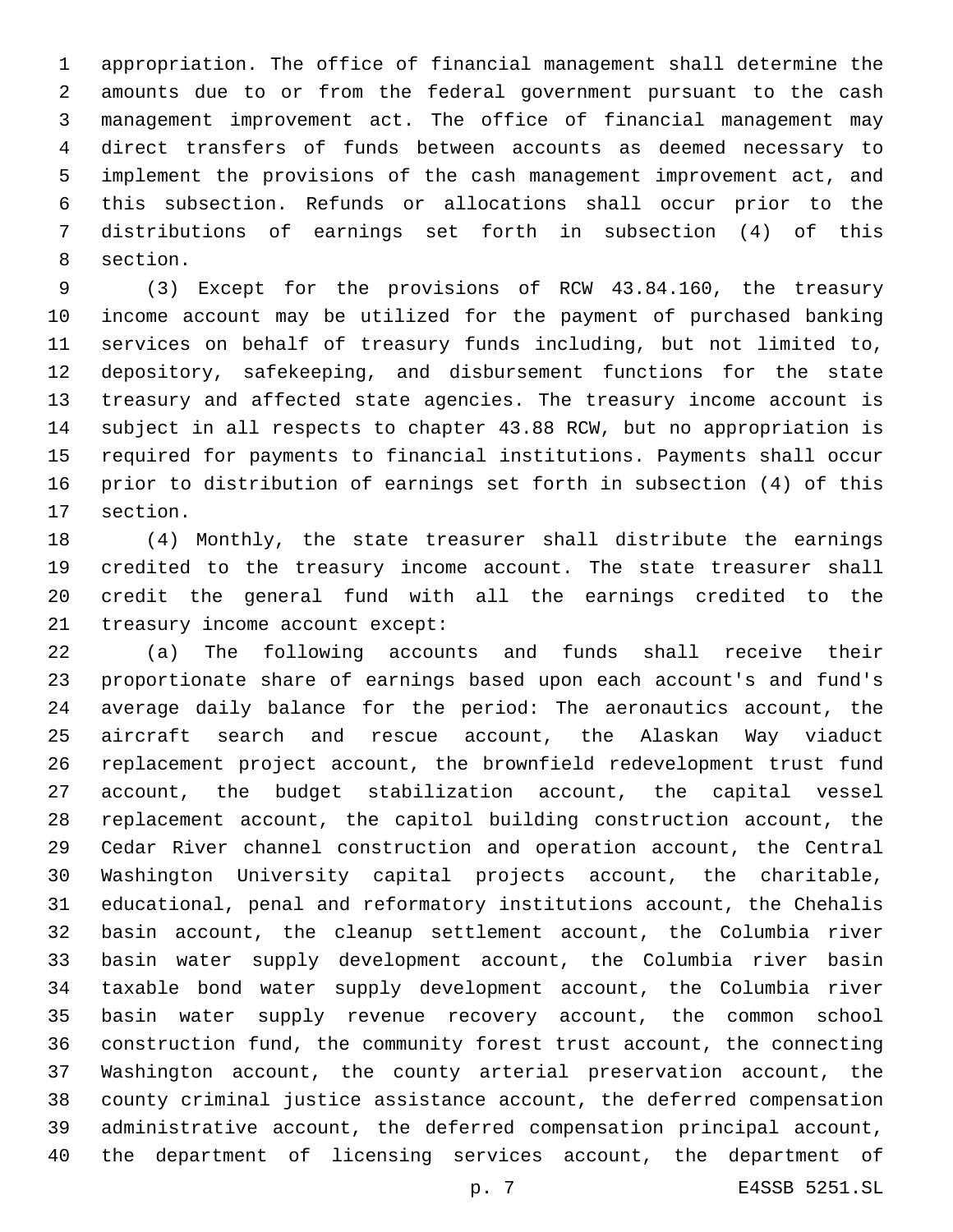retirement systems expense account, the developmental disabilities community trust account, the diesel idle reduction account, the drinking water assistance account, the drinking water assistance administrative account, the early learning facilities development account, the early learning facilities revolving account, the Eastern Washington University capital projects account, the Interstate 405 express toll lanes operations account, the education construction fund, the education legacy trust account, the election account, the electric vehicle charging infrastructure account, the energy freedom account, the energy recovery act account, the essential rail assistance account, The Evergreen State College capital projects account, the federal forest revolving account, the ferry bond retirement fund, the freight mobility investment account, the freight mobility multimodal account, the grade crossing protective fund, the public health services account, the high capacity transportation account, the state higher education construction account, the higher education construction account, the highway bond retirement fund, the highway infrastructure account, the highway safety fund, the high occupancy toll lanes operations account, the hospital safety net assessment fund, the industrial insurance premium refund account, the judges' retirement account, the judicial retirement administrative account, the judicial retirement principal account, the local leasehold excise tax account, the local real estate excise tax account, the local sales and use tax account, the marine resources stewardship trust account, the medical aid account, the mobile home park relocation fund, the money-purchase retirement savings administrative account, the money-purchase retirement savings principal account, the motor vehicle fund, the motorcycle safety education account, the multimodal transportation account, the multiuse roadway safety account, the municipal criminal justice assistance account, the natural resources deposit account, the oyster reserve land account, the pension funding stabilization account, the perpetual surveillance and maintenance account, the pollution liability insurance agency underground storage tank revolving account, the public employees' retirement system plan 1 account, the public employees' retirement system combined plan 2 and plan 3 account, the public facilities construction loan revolving account beginning July 1, 2004, the public health supplemental account, the public works assistance account, the Puget Sound capital construction account, the Puget Sound ferry operations account, the Puget Sound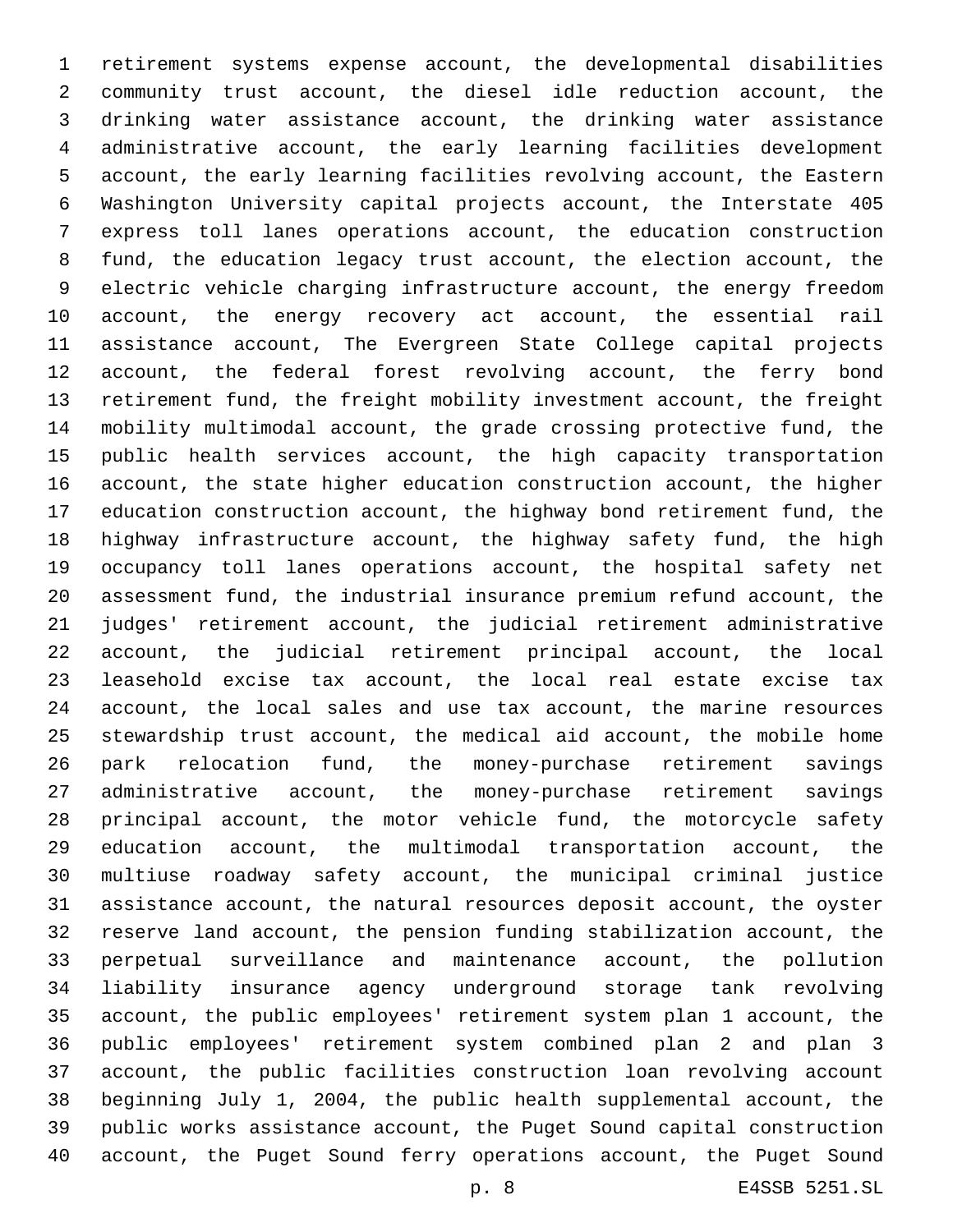taxpayer accountability account, the real estate appraiser commission account, the recreational vehicle account, the regional mobility grant program account, the resource management cost account, the rural arterial trust account, the rural mobility grant program account, the rural Washington loan fund, the sexual assault prevention and response account, the site closure account, the skilled nursing facility safety net trust fund, the small city pavement and sidewalk account, the special category C account, the special wildlife account, the state employees' insurance account, the state employees' insurance reserve account, the state investment board expense account, the state investment board commingled trust fund accounts, the state patrol highway account, the state route number 520 civil penalties account, the state route number 520 14 corridor account, the state wildlife account, the statewide tourism 15 marketing account, the supplemental pension account, the Tacoma Narrows toll bridge account, the teachers' retirement system plan 1 account, the teachers' retirement system combined plan 2 and plan 3 account, the tobacco prevention and control account, the tobacco settlement account, the toll facility bond retirement account, the transportation 2003 account (nickel account), the transportation equipment fund, the transportation future funding program account, the transportation improvement account, the transportation improvement board bond retirement account, the transportation infrastructure account, the transportation partnership account, the traumatic brain injury account, the tuition recovery trust fund, the University of Washington bond retirement fund, the University of Washington building account, the volunteer firefighters' and reserve officers' relief and pension principal fund, the volunteer firefighters' and reserve officers' administrative fund, the Washington judicial retirement system account, the Washington law enforcement officers' and firefighters' system plan 1 retirement account, the Washington law enforcement officers' and firefighters' system plan 2 retirement account, the Washington public safety employees' plan 2 retirement account, the Washington school employees' retirement system combined plan 2 and 3 account, the Washington state health insurance pool account, the Washington state patrol retirement account, the Washington State University building account, the Washington State University bond retirement fund, the water pollution control revolving administration account, the water pollution control revolving fund, the Western Washington University